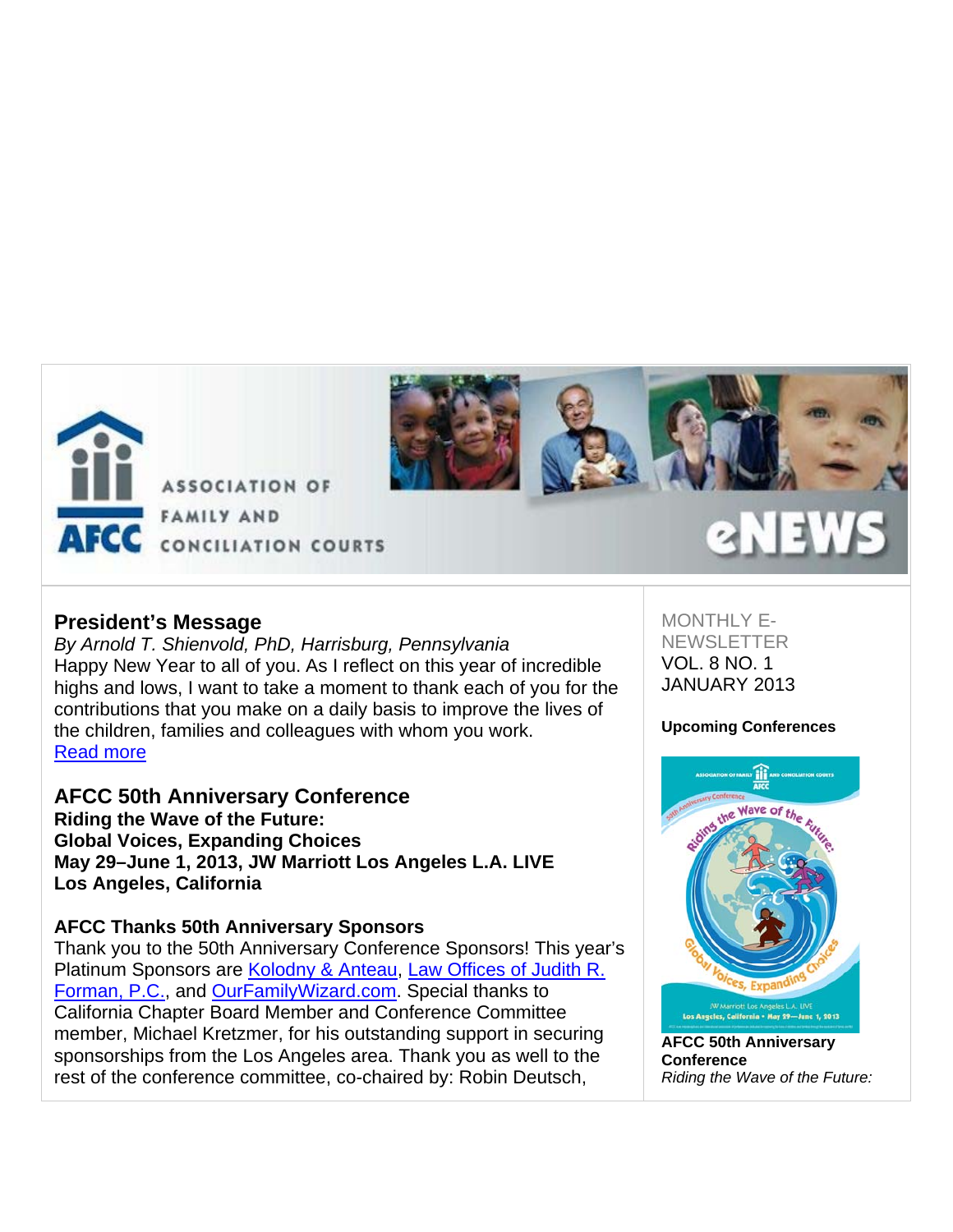Hon. Denise McColley, Matthew Sullivan; and committee members: Hon. Peter Boshier, Rachel Birnbaum, Hon. Dianna Gould-Saltman, Jacqueline Hagerott, Grace Hawkins, Sherrie Kibler-Sanchez, Hon. Thomas Trent Lewis, Mary Lund, Leslie Ellen Shear and Lulu Wong—all of whom spent many hours preparing for what promises to be an excellent conference. Please click the link below to see a full list of conference sponsors, visit their websites and learn more about them. AFCC is grateful for their generous support. 50th Anniversary Conference Sponsors

# **Online Registration Now Available**

Online registration is open for the AFCC 50th Anniversary Conference. Make your plans to attend—register for the conference and book your accommodations; last year's annual conference sold out in March.The conference will be held May 29–June 1, at the JW Marriott Los Angeles L.A. LIVE and this year's title is: *Riding the Wave of the Future: Global Voices, Expanding Choices*. The interdisciplinary program will feature the latest in research, programs, policies and practice. There are over 100 conference sessions, up to 20.5 hours of continuing education and the best professional networking opportunities with premier researchers, practitioners and policymakers in the field.

Register online Conference program brochure

# **JW Marriott Los Angeles L.A. LIVE**

AFCC will return to its roots in Los Angeles. This milestone event will be at the JW Marriott Los Angeles L.A. LIVE. The special group rate is \$180/night for single or double accommodations. Rooms are subject to availability and early reservations are encouraged to ensure a room at this excellent rate. The hotel is steps away from the L.A. LIVE entertainment complex, offering guests quick and convenient access to world class venues like the Staples Center, Nokia Theater L.A. LIVE, The Grammy Museum, Regal Cinemas, and a great variety of restaurants and nightclubs. The hotel shares space with the Ritz-Carlton Los Angeles in a distinctive 54-story tower designed by Gensler. Learn more about the best Los Angeles events and things to do in L.A. at LALive.com. Online Hotel Reservations

# **Family Court Review 50th Anniversary Special Issue**

*AFCC eNEWS* readers can enjoy open access to the 50th Anniversary Issue of the *Review*. This issue provides readers with articles on the progression of the journal, the field of family law, as

*Global Voices, Expanding Choices* May 29–June 1, 2013 JW Marriott Los Angeles L.A. LIVE Los Angeles, California Conference brochure Register online More information Apply for a scholarship

# **Conference Platinum Sponsors**







**AFCC–AAML Conference** September 26–28, 2013 Gaylord National Resort Washington, DC Metro Area

**AFCC Regional Training Conference** November 7–9, 2013 The Westin Crown Center Kansas City, Missouri

**AFCC Training Programs**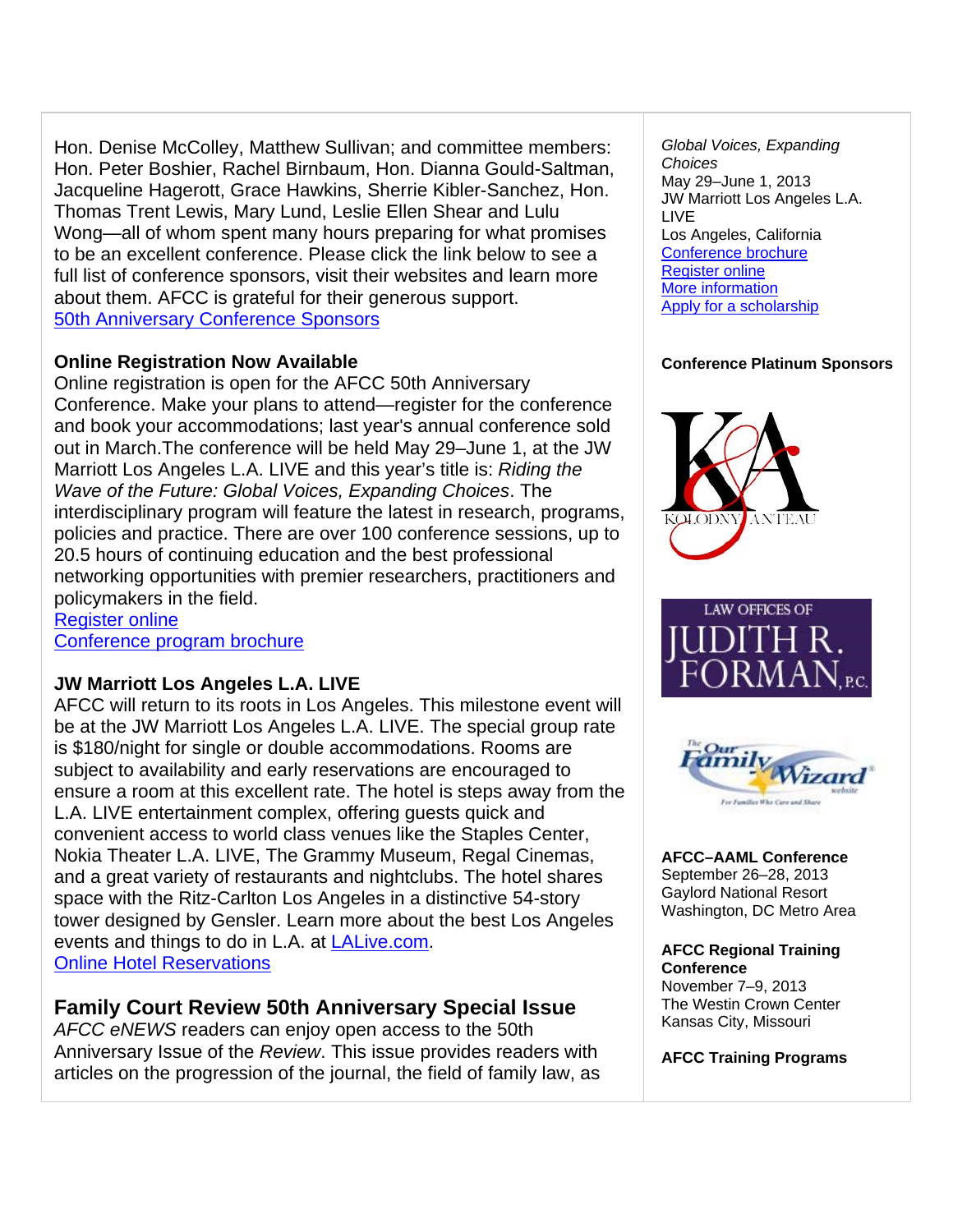well as AFCC as an organization. Consider sharing this special issue with friends and colleagues who have since retired, but were once active members, as well as those you believe ought to join AFCC. Read the 50th Anniversary *FCR*

# **New Research: Web-Based Program Helps Children Cope Following Divorce**

*By Jesse Boring, PhD, and Irwin Sandler, PhD of Family Transitions—Programs that Work* 

New research has found that the internet-based program: Children of Divorce–Coping with Divorce (CoD-CoD), has demonstrated positive effects to promote coping efficacy and reduce mental health problems of children from divorced families. Dr. Jesse Boring, the program developer, presented the findings at the AFCC 49th Annual Conference in Chicago. The research included 147 children ages 11–16, randomly assigned to receive either CoD-CoD or another popular internet program for children of divorce. Participants were evaluated prior to participating in the programs and following program participation using validated self-report and parent-report measures.

Read more

# **Co-Parenting Communication Guide Now Available**

Beginning in 2011, the AzAFCC Board of Directors sponsored a summit project to further the Board's mission of providing an interdisciplinary forum for the exchange of ideas and the development of procedures to assist families in conflict. The 2011 summit project, entitled *Parenting Communication Resources in High-Conflict Cases*, was created to assist judges in writing orders for parents. This year, the Board adopted a version of that summit project for litigants, The *Co-parenting Communications Guide*, intended for free distribution to litigating parents. The *Guide* is available on the Resources for Families page of the AFCC website. View the guide

# **AFCC Training Programs in Chicago**

AFCC, in collaboration with Loyola University Chicago School of Law's Civitas ChildLaw Center, is holding two new training programs on parenting coordination. Join Joan B. Kelly, March 4-5, for a twoday core training and Debra Carter, March 6-7, for an advanced training. Both training programs will be held at Loyola University Chicago in the Philip H. Corboy Law Center. Each training is eligible for 12 hours continuing education for psychologists and 12 CE clock



#### *Nuts and Bolts of Parenting Coordination: Helping High Conflict Parents Resolve Disputes*

Joan B. Kelly, PhD March 4–5, 2013 Loyola University Chicago Philip H. Corboy Law Center Chicago, Illinois More information

### *When Nuts are Loose and Bolts Don't Fit: Advanced Practices in Parenting Coordination*

Debra K. Carter, PhD March 6–7, 2013 Loyola University Chicago Philip H. Corboy Law Center Chicago, Illinois More information

### **AFCC Chapter Events**

### **Arizona Chapter Annual Conference**

*Cultivating Resilience in Children, Families and Professionals*  February 1–3, 2013 Hilton Sedona Resort and Spa Sedona, Arizona More information

### **Louisiana Chapter Annual Conference**

*Collateral Damage: Addressing the Hidden Costs to Families and*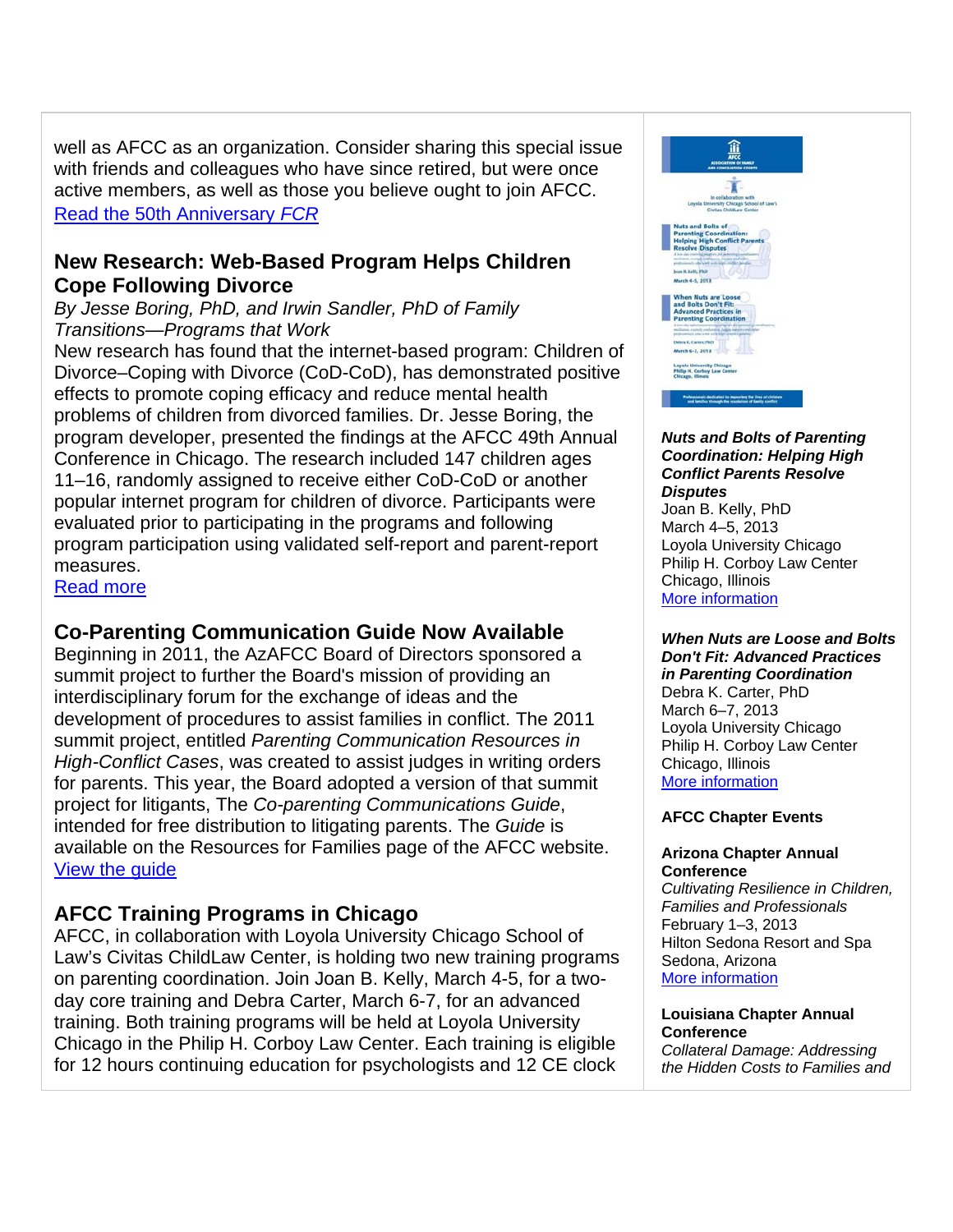hours for national certified counselors through NBCC. Approval for 12 CE credits for social workers in Illinois is pending, as is approval by the Illinois MCLE Board for 12 CLE credits. More information

Register online

# **AFCC 50th Anniversary—Movies of 1963**

Our nostalgic, fun piece about 1963, the year AFCC was founded, continues this month. It seems fitting to take a look at the best films of 1963, as AFCC was founded in and is returning to Los Angeles, the home of American cinema. The 36th Academy Awards honored achievements in films from 1963. The ceremony, hosted by Jack Lemmon, was held April 13, 1964, at the Santa Monica Civic Auditorium.

Read more

# **Nominate a Colleague for an AFCC Award**

Do you know a friend, colleague or program that deserves extra recognition this year? The AFCC Awards Committee is seeking nominations for the John E. VanDuzer Distinguished Service Award, Stanley Cohen Research Award and Irwin Cantor Innovative Program Award, to be presented at the AFCC 50th Anniversary Conference in Los Angeles, May 29-June 1, 2013. Nominations must be received or postmarked on or before March 15, 2013. Please review the award criteria and award descriptions for more information and submission instructions. More information

# **Conference of Interest**

National Council of Juvenile and Family Court Judges (NCJFCJ) will hold a new national conference, *Judicial Institute: Family Law*, February 24–27, 2013, at the Westin La Cantera Hill Country in San Antonio, Texas. It will provide the most current information and tools to family and domestic relations judges to improve case processing and outcomes. The program features a range of family law topics on challenging issues in divorce, custody and visitation, property distribution and finances, military service and families, and the role of technology and social media both in, and outside, the courtroom. More information

# **AFCC Conference Audio Available**

Conference audio is available from the AFCC 10th Symposium on Child Custody Evaluations, held last November in Phoenix. If you

*Professionals* 

March 7–8, 2013 Hampton Inn & Suites New Orleans, Louisiana More information

#### **Florida Chapter Annual Conference**

*Creating Our Future: One Family at a Time* March 14–16, 2013 The Rosen Center Orlando, Florida More information

#### **Massachusetts Chapter Annual Conference**

*Behind the Scenes: Mental Health Consultation in Child Custody Cases* April 5, 2013 Regis College Weston, Massachusetts More information

## **Washington Chapter**

**Conference** *Pinnacles of Practice in Times of Challenge* April 6, 2013 Washington Athletic Club Seattle, Washington More information

### **Ontario Chapter Conference**

October 18, 2013 Toronto Public Library Toronto, Ontario More information

### **Join AFCC**

Are you a member? Join or Renew

AFCC offers member benefits that promote excellence in practice. View member benefits

### **Ask the Experts**

Is there a topic you would like to see covered by an AFCC Ask the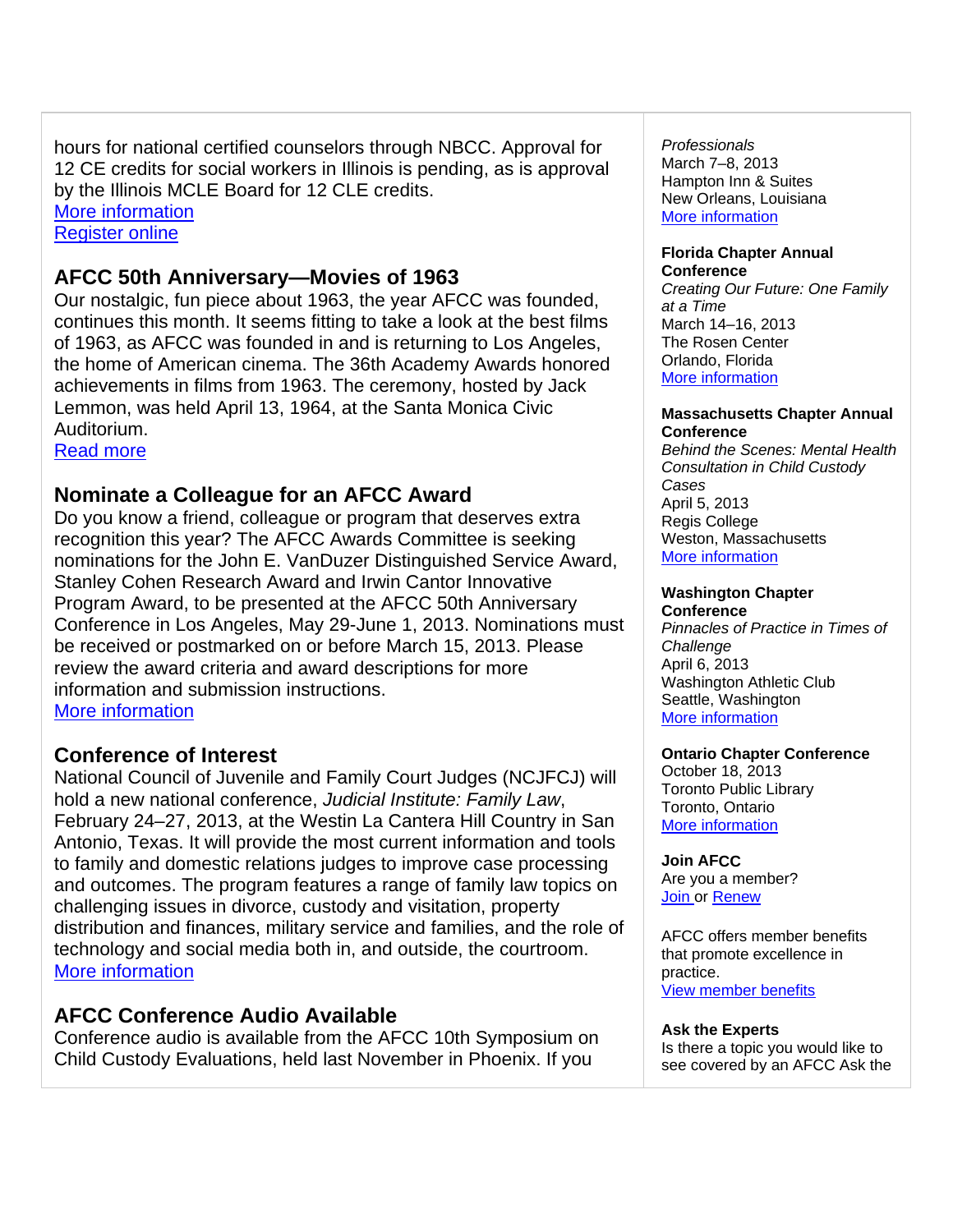missed the Symposium, want to share a session with colleagues or wanted to attend sessions that ran concurrently, audio recordings of sessions are available for purchase through Digital Conference Providers. Audio recordings of sessions from many other AFCC conferences and symposiums are also available. AFCC members receive access to free audio recordings from plenary sessions. Visit the Member Center to take advantage of this benefit.

# **Family Law in the News**

# **When Couples Divorce but Still Run a Business Together**

*By Bryan Borzykowski, courtesy of The New York Times* Most business owners know not to bring personal issues to work, but that has been especially difficult for Agostinho Ribeiro. That is because he runs his company, a law firm based in Danbury, Conn., with his former wife, Valerie Calistro. Read more

# **New Family Law Compels Children to Visit Elderly Parents**

*By Bruce Baker, courtesy of examiner.com* A new family law was passed this week in China that compels children and family members of senior citizens to visit them frequently. The new legislation was passed to address elder abuse and abandonment as the Chinese population ages. Read more

Experts piece? Email your suggestion

#### **About AFCC eNEWS**

Readers are welcome to forward this e-newsletter to interested colleagues. All opinions expressed are those of the author and do not necessarily reflect those of AFCC.

### **Editor:**

Erin Sommerfeld editor@afccnet.org



**Unsubscribe**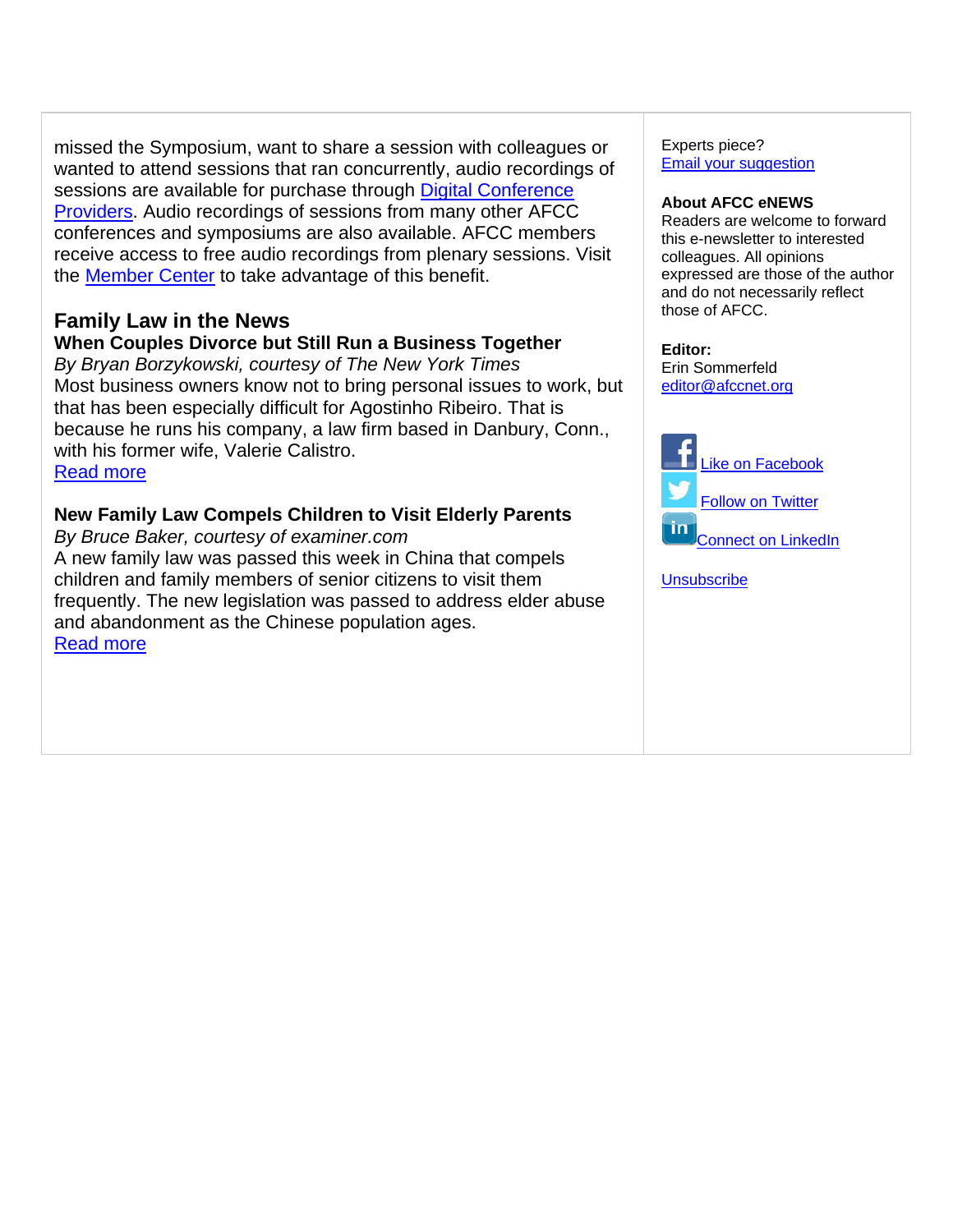

### **AFCC Thanks 50th Anniversary Conference Sponsors and Collaborating Organizations**

#### **PLATINUM SPONSORS**

[Kolodny & Anteau](http://www.kolodny-anteau.com/) [Law Offices of Judith R. Forman, P.C.](http://www.familylawcounsel.com/) [OurFamilyWizard.com](http://ourfamilywizard.com/ofw/)

#### **GOLD SPONSORS**

[Buter, Buzard, Fishbein & Royce LLP](http://www.bbfrlaw.com/) [The Center for Divorce Education](http://www.divorce-education.com/) [Come To Agreement](http://www.cometoagreement.com/) [Complete Equity Markets, Inc.](http://www.cemins.com/) Freid [and Goldsman, APLC](http://www.fglegal.com/) In Honor of AFCC Presidents [Jaffe and Clemens](http://jaffeclemens.com/) Law Office of Donald S. Eisenberg [Los Angeles Collaborative Family Law Association](http://www.lacfla.org/) [Meyer, Olson, Lowy & Meyers, LLP](http://molfamlaw.com/) OnlineParentingPrograms.com [Straus Institute for Dispute Resolution at Pepperdine University](http://law.pepperdine.edu/straus/) Suzie S. Thorn Family Foundation [Two Families Now](https://www.irised.com/two_families_now)  [Wasser, Cooperman & Carter, P.C.](http://www.wccfamilylaw.com/)

#### **SILVER SPONSORS**

[Nachlis & Fink](http://nachlisfinklaw.com/) [National Cooperative Parenting Center](http://www.thencpc.com/)

#### **BRONZE SPONSORS**

Thomas and Kristine Lewis [American Academy of Matrimonial Lawyers–Northern California Chapter](http://www.aamlnocal.com/)

#### **SUPPORTING SPONSORS** [Dr. Philip M. Stahl](http://parentingafterdivorce.com/) and [Dr. Robert A. Simon](http://www.dr-simon.com/) [JAMS, The Resolution Experts](http://www.jamsadr.com/) [Werner Institute at Creighton University](http://www.creighton.edu/werner/)

#### **COLLABORATING ORGANIZATIONS**

[American Academy of Matrimonial Lawyers](http://www.aaml.org/) [ABA Section of Dispute Resolution](http://www.americanbar.org/groups/dispute_resolution.html) **ABA Section of Family Law** [Association for Conflict Resolution](http://www.acrnet.org/) [International Academy of Collaborative Professionals](http://www.collaborativepractice.com/) [National Association of Counsel for Children](http://www.naccchildlaw.org/) [National Council of Juvenile and Family Court Judges](http://www.ncjfcj.org/)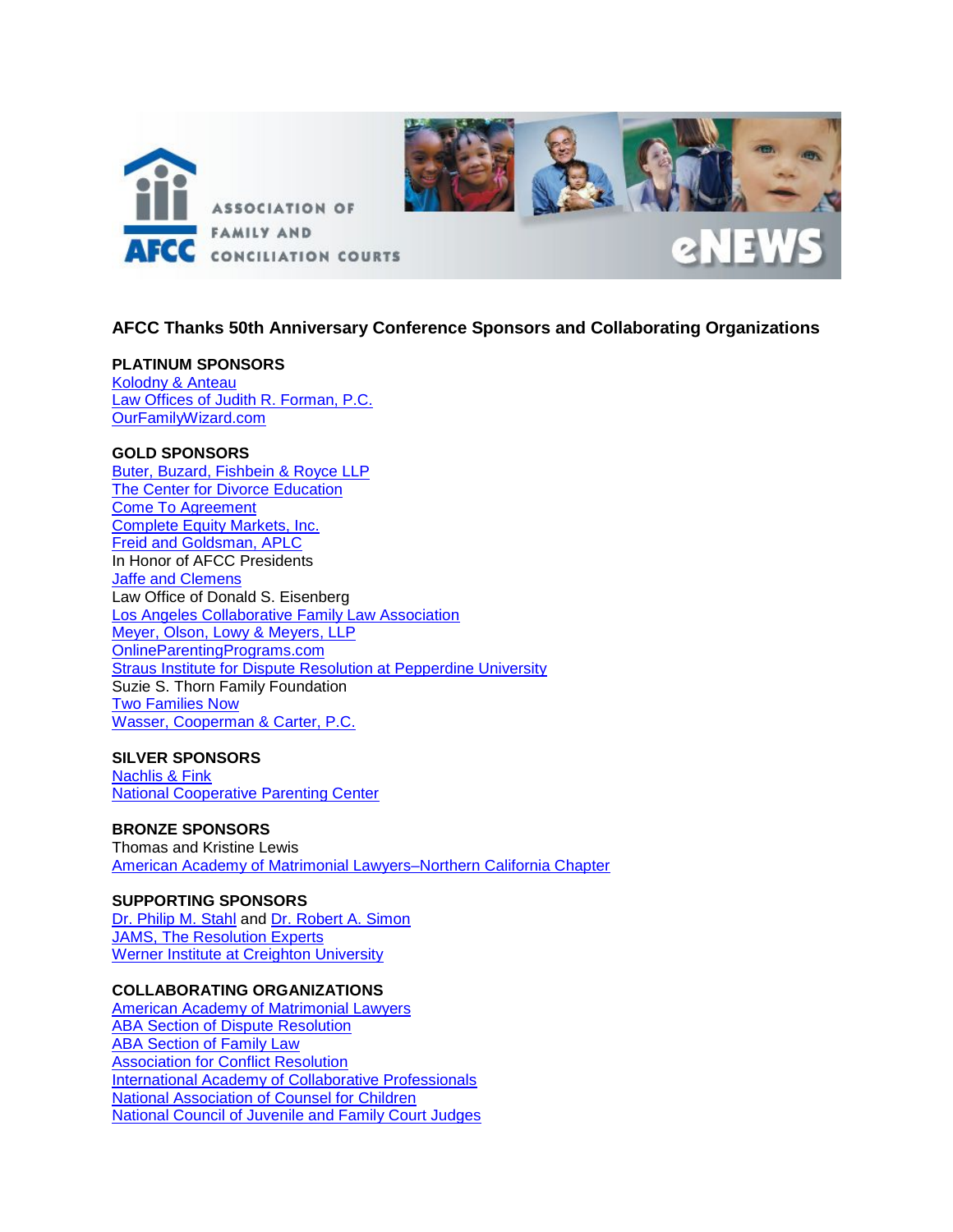

VOL. 8 NO. 1 JANUARY 2013

# President's Message

*By Arnold T. Shienvold, PhD, Harrisburg, Pennsylvania* 



Happy New Year to all of you. As I reflect on this year of incredible highs and lows, I want to take a moment to thank each of you for the contributions you make each day to improve the lives of the children, families and colleagues with whom you work.

To our Judges: Thank you for taking the time to truly care about the families who come before you and to struggling with the decisions you make promoting their individual and collective dignity.

To our Court-Connected Professionals: Thank you for your ongoing commitment to

helping individuals and families achieve stability and structure in their lives despite the added challenge of diminishing funds and resources.

To our Mediators: Thank you for understanding the importance of helping families reach self-determined resolutions to their problems and assisting them in using collaborative processes to achieve their goals, thus allowing them to maintain control of their lives and to realize their own strength.

To our Custody Evaluators: Thank you for applying your knowledge and expertise in assessment and investigation to analyze the needs of families and children, and for providing the valuable information needed to assist decision-makers in making determinations about their futures.

To our Parenting Coordinators: Thank you for wading through the turbulent waters of chronic high-conflict parents and applying an array of problem-solving and decision-making skills so children may be shielded from familial tension and hostility, affording them some sense of stability and normalcy in their lives.

To our Attorneys: Thank you for caring about the individuals with whom you work—with all of their fears, anger, needs and wants—and for advocating for them during a tumultuous time in their lives, in an environment foreign to them, within which they are often lost without you.

To our Researchers: Thank you for working so hard to answer difficult questions, provide valuable information and challenge unsupported beliefs so that practitioners can feel more confident about their interventions with families.

To our Trainers and Teachers: Thank you for using your expertise to ensure that we are well prepared with the highest quality up-to-date information and processes so that we may be confident in our ability to meet the needs of others.

To our *FCR* Editorial Staff: Thank you for ensuring that the *Family Court Review* remains the premiere journal for everyone who works with children and families experiencing the stresses of family reorganization.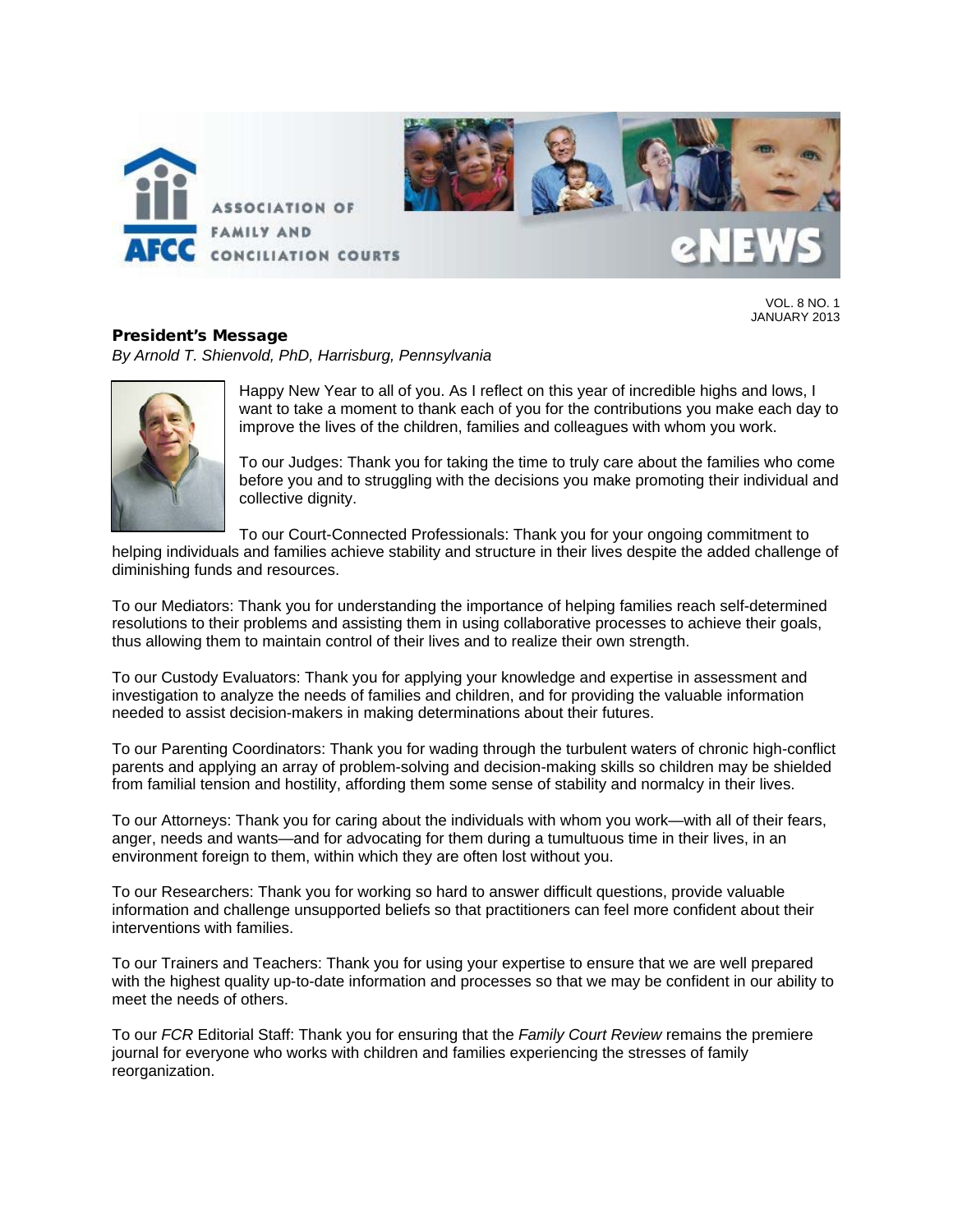To our Policy Advocates: Thank you on behalf of the wide variety of people: fathers, mothers, children, victims of abuse, unrepresented litigants and so many more, for ensuring that their needs are considered and included in the programs, laws and policies that affect us all.

To our Therapists: Thank you for helping individuals and families learn to cope with, adjust to, manage and overcome the many stressors and challenges they face.

To the AFCC Board: Thank you for giving your time and expertise so that the organization continues to fulfill its mission, stay true to its values, and remain relevant and vibrant.

To the AFCC Staff: Thank you for being such a high-quality, readily-available, pleasant, efficient, organized, thoughtful and creative team that ensures our organization and its members will always be number one.

To anyone and everyone I missed: Thank you for taking on your role with the families we serve and represent. Your work gives them the most positive experience possible during one of the most difficult times in their lives.

Thank you all for your contributions over the last year and for your continued commitment in 2013.

Wishing you all the best,

Arnie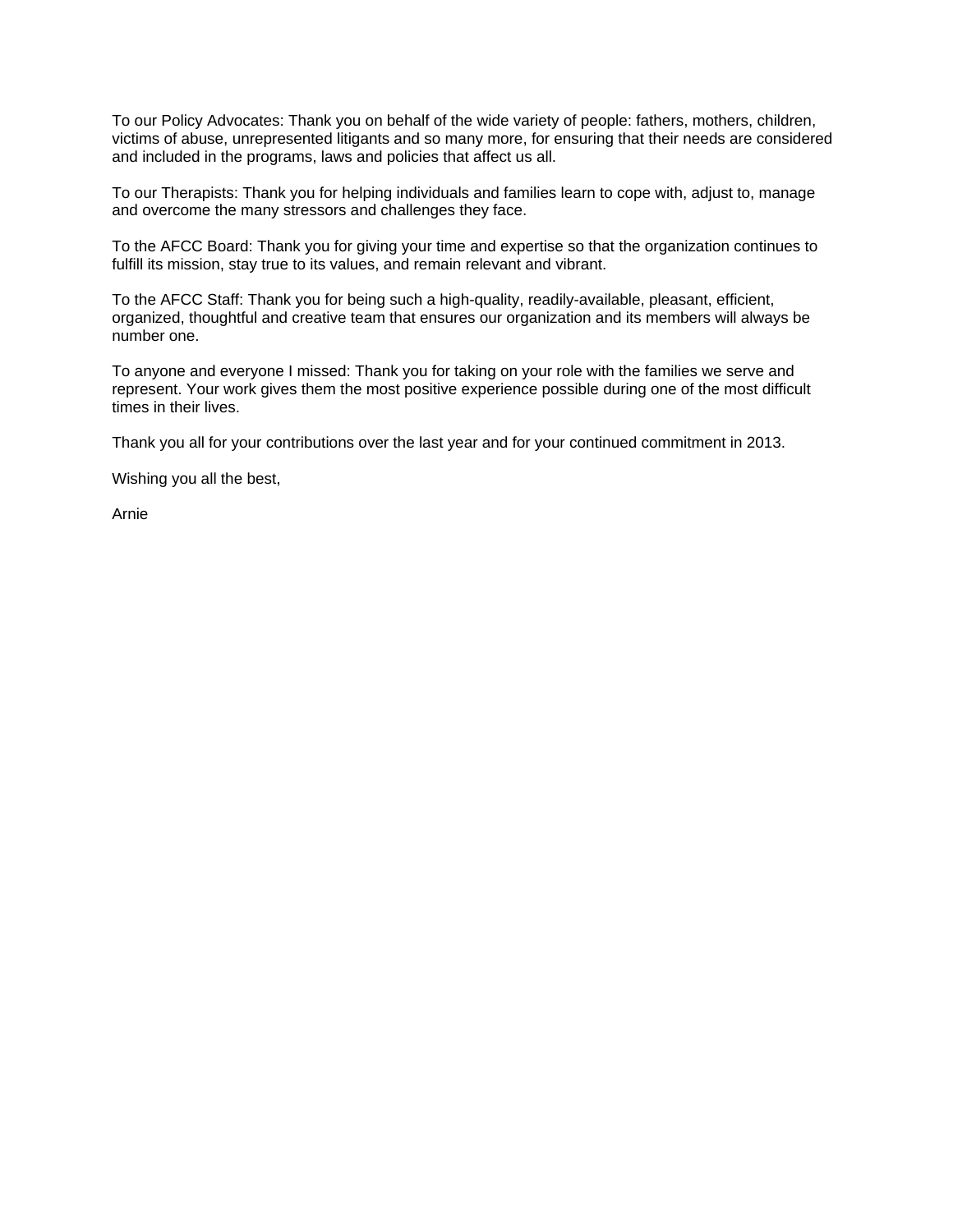

#### **New Research: Web-Based Program Helps Children Cope Following Divorce** *By Jesse Boring, PhD, and Irwin Sandler, PhD of Family Transitions—Programs that Work*

New research has found that the internet-based program: Children of Divorce–Coping with Divorce (CoD-CoD), has demonstrated positive effects to promote coping efficacy and reduce mental health problems of children from divorced families. Dr. Jesse Boring, the program developer, presented the findings at the AFCC 49th Annual Conference in Chicago. The research included 147 children ages 11–16, randomly assigned to receive either CoD-CoD or another popular internet program for children of divorce. Participants were evaluated prior to participating in the programs and following program participation using validated self-report and parent-report measures. Results showed that youth who participated in CoD-CoD improved more than those using two other popular internet-based websites for children of divorce on measures of child mental health problems and coping efficacy. Children with higher levels of problems and lower coping efficacy showed the most improvement. This is the first experimental evidence of the efficacy of an internet-based program for children of divorce.

### **Children of Divorce-Coping with Divorce (CoD-CoD): An Online Program for Children of Divorce Ages 11 and Up**

### **What is CoD-CoD?**

The Children of Divorce–Coping with Divorce (CoD-CoD) is a five-module internet-based mental health promotion program for children of divorce ages 11 and up. Through the careful adaptation of intervention components previously demonstrated to be effective for children from disrupted families, CoD-CoD is designed to promote participant's development of four divorce-specific protective factors that have been identified through previous generative research: increased active coping, decreased avoidant coping, improved coping efficacy, and healthier divorce-related appraisals (see figure 1).

Figure 1. How CoD-CoD Addresses Divorce-Specific Protective Factors

How CoD-CoD Addresses The Four Protective Factors

| <b>CoD-CoD Elements</b>                                                                              | <b>Protective Factors</b>           |
|------------------------------------------------------------------------------------------------------|-------------------------------------|
| • Problem-Solving<br>• Positive Cognitions<br>• Psychoeducation                                      | Increased<br><b>Active Coping</b>   |
| • Feeling Awareness<br>• Relaxation Training<br>• Distraction Coping                                 | Decreased<br><b>Avoidant Coping</b> |
| • Stressor Controllability<br>• Reduced Wishful Thinking<br>• Peer Testimonials<br>• Coping Practice | Improved<br>Coping Efficacu         |
| • Positive Cognitions<br>• Divorce Information                                                       | Healthier<br>Divorce Appraisals     |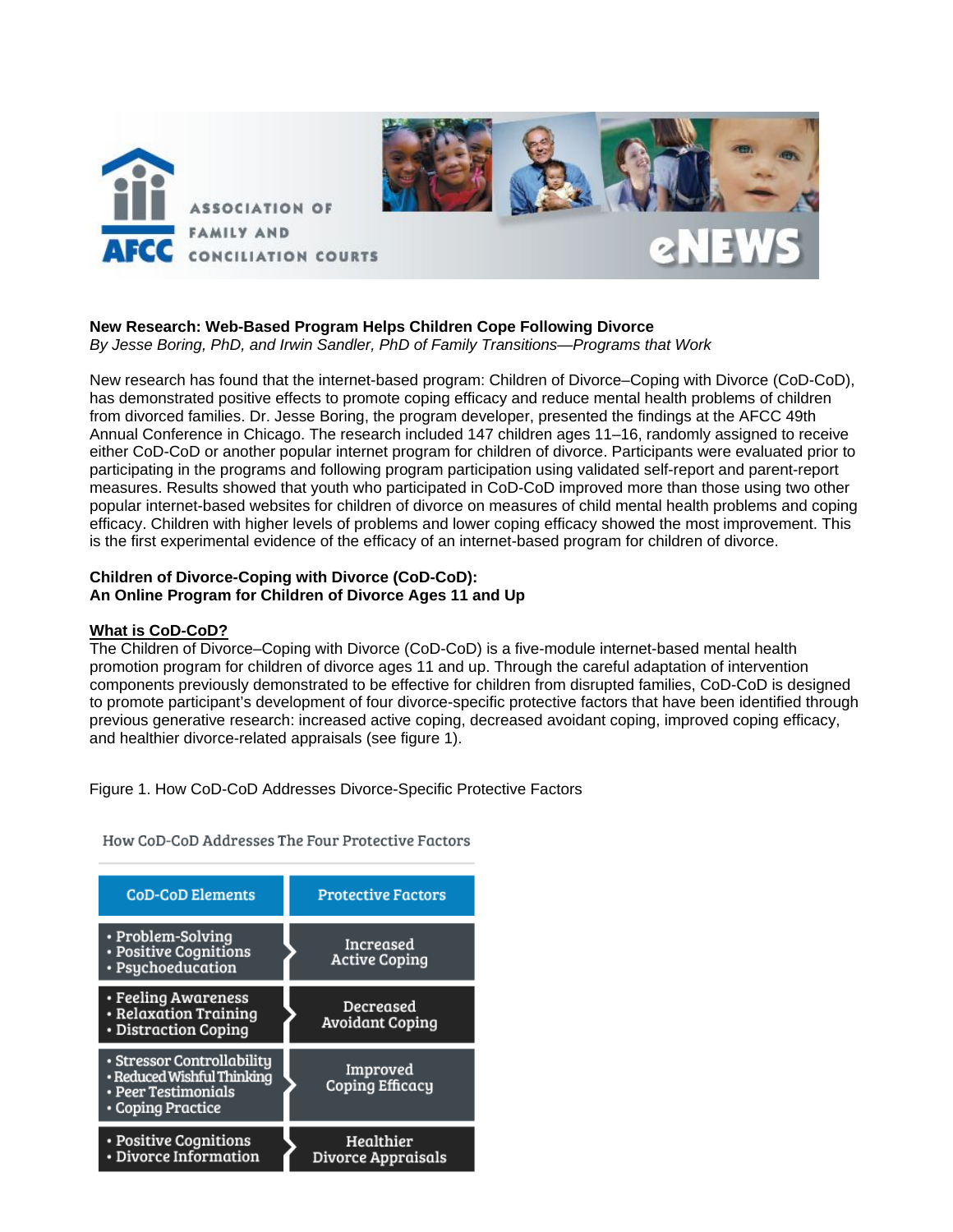In order to develop these protective factors, participants master a variety of coping skills and then practice integrating these skills to solve a diverse set of problems. In order to engage participants, CoD-CoD utilizes a mix of modalities including videos, animations, interactive activities, quizzes, and video games. Users work toward a program goal, which they set for themselves and complete home practice tasks that challenge them to use in their day-to-day lives. This process culminates in the final module when the users harness their program skills to develop a plan that addresses the divorce related events they reported being most concerned about in the first module. A preview of the module format and sample activities is available [here.](http://familytransitions-ptw.com/CoDCoD/SampleModOut.php) See Figure 2 for an outline of the skills and information taught in the CoD-CoD program.

Figure 2. Children of Divorce - Coping with Divorce Program Outline

# **CoD-CoD Program Outline**

#### Module 1: Feelings and Divorce

- · Introduction to the Program
- · The Challenge of Divorce
- Divorce stressors
- · Normalizing Divorce Experiences
- Recognizing Feelings
- · How CoD-CoD Can Help
	- Stressful Situations
	- Difficult Feelings
	- Hiding Feelings

#### Module 2: Inside Tools

- · Cognitive Restructuring
	- Divorce Appraisals
- Doom and Gloom Thinking
- · Events, Thoughts, Feelings & Actions
- Relaxation
- · Using Distraction Coping
- · Divorce Related Information
- Module 3: Tools for Communication
- · Identifying Uncontrollable Problems
- · 4-Steps to Good Communication
- · Starting a Helping Conversation
- Starting a Supportive Conversation
- How to Resolve Conflict Positively

#### Module 4: Problem-Solving

- Problem-solving training
- Choosing Coping Strategies

#### Module 5: Integrating Program Skills

- Using Problem-Focused Coping
- Summary of CoD-CoD Coping Skills
- Opportunity to Apply CoD-CoD Skills
- Practicing Skills in the Real World

Most children and adolescents like CoD-CoD and find it to be helpful. Figure 3 shows user satisfaction data from the participants who completed the CoD-CoD Program during the clinical trial.

Figure 3. User Satisfaction Data